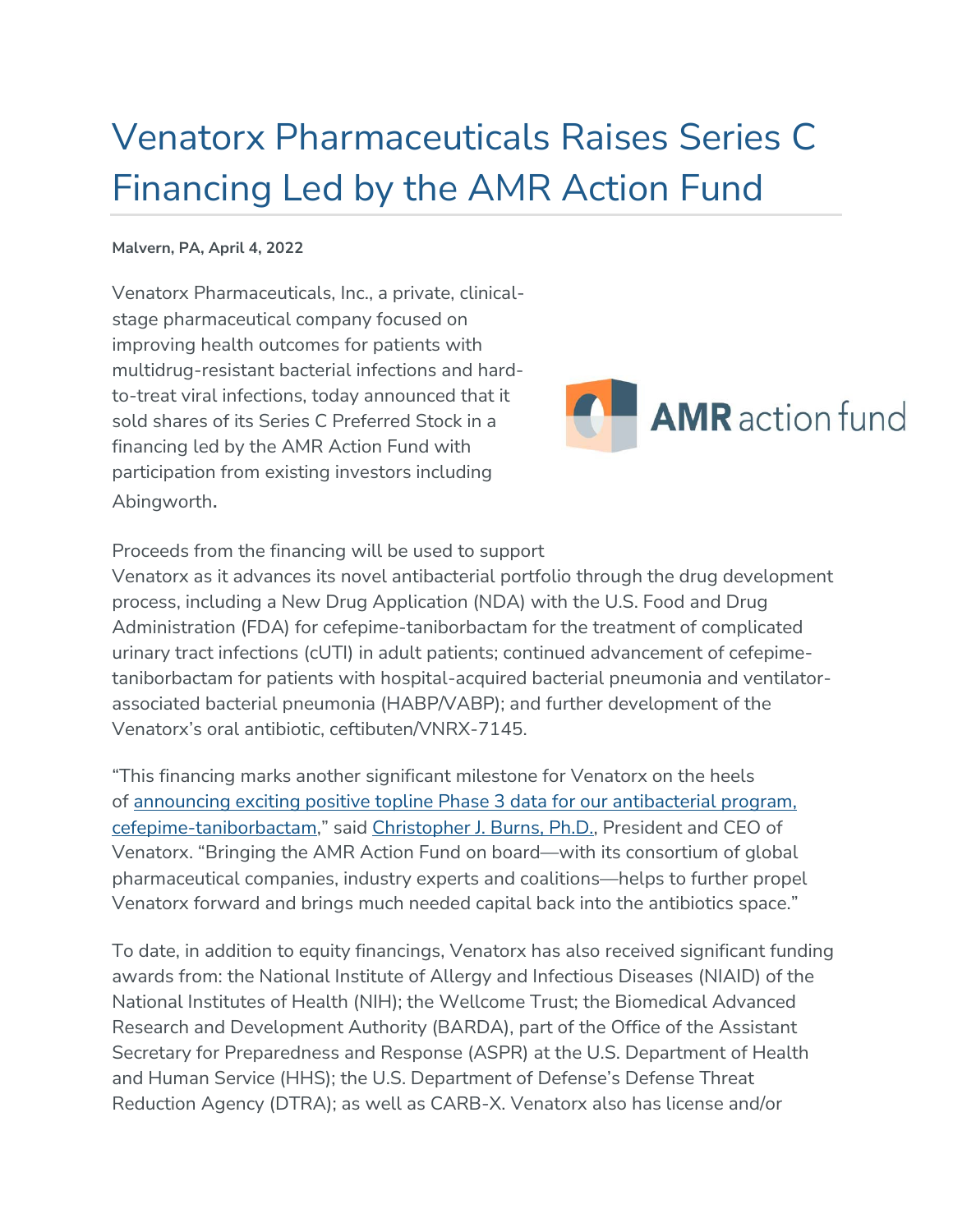collaboration agreements with [Everest Medicines,](https://www.venatorx.com/press-releases/venatorx-pharmaceuticals-and-everest-medicines-ii-limited-announce-exclusive-license-agreement-for-cefepime-vnrx-5133/) [Global Antibiotic Research and](https://www.venatorx.com/press-releases/venatorx-pharmaceuticals-and-gardp-partner-to-develop-new-antibiotic-for-hospital-acquired-infections-with-limited-treatment-options/)  [Development Partnership \(GARDP\),](https://www.venatorx.com/press-releases/venatorx-pharmaceuticals-and-gardp-partner-to-develop-new-antibiotic-for-hospital-acquired-infections-with-limited-treatment-options/) and [Roche.](https://www.venatorx.com/press-releases/venatorx-pharmaceuticals-announces-collaboration-with-roche-to-develop-new-class-of-antibiotics-targeting-who-critical-priority-pathogen/)

"Effective antibiotics are urgently needed to address the rapid rise of AMR. Our investment in Venatorx marks our first step towards bringing two to four new treatments to market by 2030 for priority pathogens identified by WHO and the CDC," said, [Martin Heidecker, Ph.D.,](https://www.amractionfund.com/about-us#page-section-2) Chief Investment Officer at the AMR Action Fund. "Venatorx is focused on developing innovative antibacterial treatments that address the highest priority public health needs. We are inspired by Venatorx's positive results from its Phase 3 clinical trial and believe that the company's deep domain expertise and innovative portfolio positions it to make a significant difference in clinical practices and save lives."

## **About Venatorx Pharmaceuticals, Inc.**

Venatorx is a private, clinical-stage pharmaceutical company focused on improving health outcomes for patients with multidrug-resistant bacterial infections and hard-totreat viral infections. Venatorx's lead program, cefepime-taniborbactam, is a clinicalstage antibiotic that recently completed a Phase 3 study (CERTAIN-1) in adults with complicated urinary tract infections. In this study, cefepime-taniborbactam met the primary noninferiority efficacy endpoint at Test-of-Cure visit and demonstrated statistical superiority to the comparator, meropenem. In addition, cefepimetaniborbactam was well-tolerated with a similar safety profile to meropenem. Based on positive results from the CERTAIN-1 clinical trial, Venatorx expects to submit a New Drug Application to the FDA for cefepime-taniborbactam in the fourth quarter 2022. Venatorx is also advancing an oral antibacterial clinical-stage program, ceftibuten/VNRX-7145. For more information about Venatorx and its anti-infectives portfolio, please visit [www.venatorx.com.](http://www.venatorx.com/)

#### **About AMR Action Fund**

The AMR Action Fund is the world's largest public-private partnership investing in antibiotics, antifungals, and other antimicrobial treatments. The Fund was formed to invest US\$1 billion into clinical-stage biotech companies to help bring new antibiotics to market. The concept of the AMR Action Fund was developed by the International Federation of Pharmaceutical Manufacturers & Associations and its member biopharmaceutical companies, in collaboration with the World Health Organization, the European Investment Bank, and the Wellcome Trust. Investors in the AMR Action Fund include: Almirall; Amgen; Bayer; Boehringer Ingelheim; Boehringer Ingelheim Foundation; Chugai; Daiichi-Sankyo; Eisai; Eli Lilly and Company; the European Investment Bank (with the support of the European Commission under Horizon 2020,